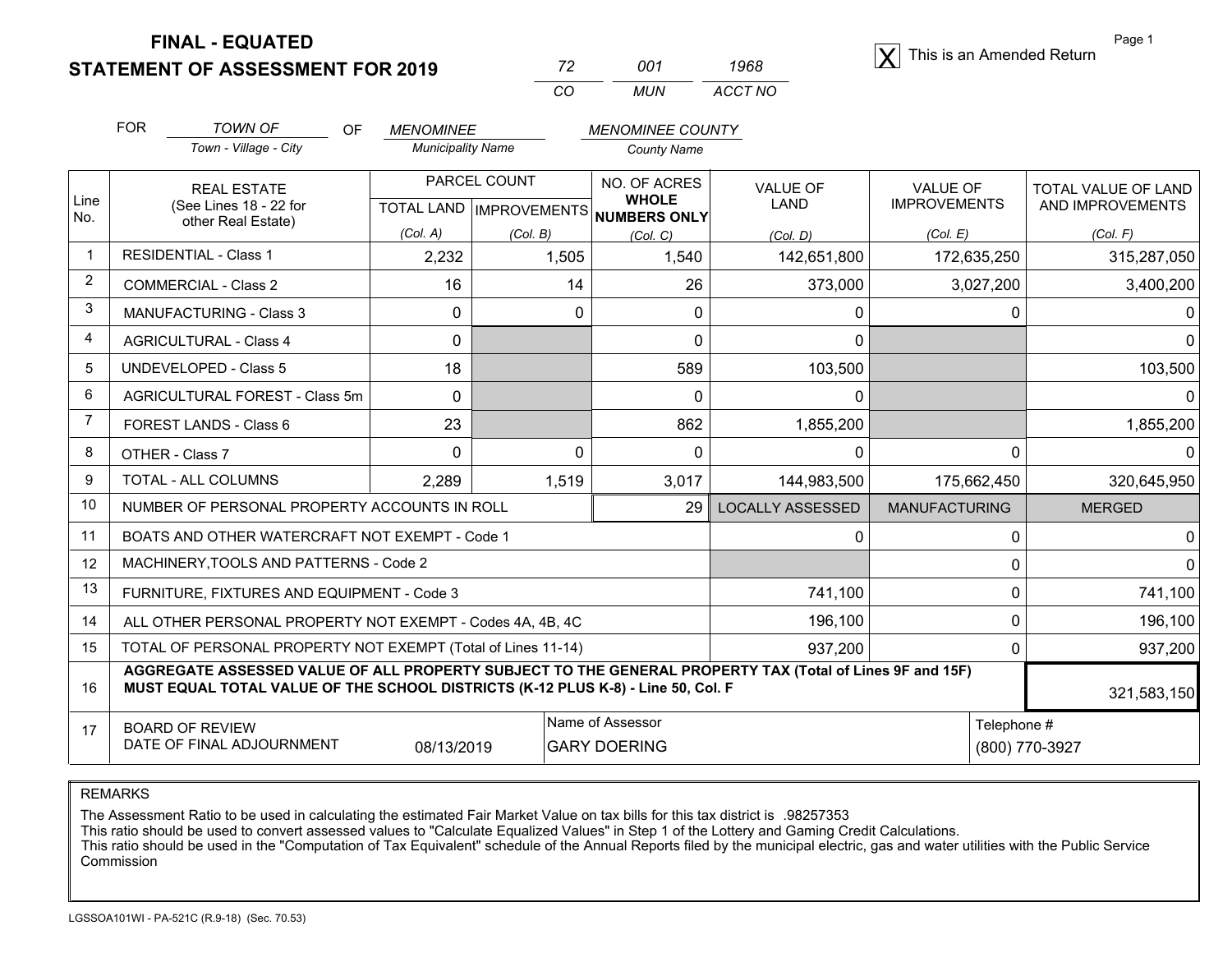# **FOREST CROP AND OTHER EXEMPT LAND**

|   | 2019        | 70<br>- | 001        | 1968    |  |
|---|-------------|---------|------------|---------|--|
| е | <b>YEAR</b> | CО      | <b>MUN</b> | ACCT NO |  |

FOREST LANDS (Line 7) and FOREST CROPS (in this section) - are **NOT** the same

|    | Private Forest Crop - Reg Class @ 10¢ per acre                                 |                                                           |                  |                                                                  |                                                                    | Private Forest Crop - Reg Class @ \$2.52 per acre                            |                                                                 |                    |                    |
|----|--------------------------------------------------------------------------------|-----------------------------------------------------------|------------------|------------------------------------------------------------------|--------------------------------------------------------------------|------------------------------------------------------------------------------|-----------------------------------------------------------------|--------------------|--------------------|
|    | (a) PARCELS                                                                    | (b) ACRES                                                 |                  | (c) ASSESSED VALUE                                               |                                                                    | (d) PARCELS                                                                  | (e) ACRES                                                       |                    | (f) ASSESSED VALUE |
| 18 |                                                                                |                                                           |                  |                                                                  |                                                                    |                                                                              |                                                                 |                    |                    |
|    |                                                                                |                                                           |                  |                                                                  |                                                                    |                                                                              |                                                                 |                    |                    |
|    |                                                                                |                                                           |                  | Private Forest Crop - Special Class @ 20¢ per acre               |                                                                    | Entered Before 2005 Managed Forest - Ferrous Mining CLOSED @ \$7.87 per acre |                                                                 |                    | (f) ASSESSED VALUE |
| 19 | (a) PARCELS                                                                    | (b) ACRES                                                 |                  | (c) ASSESSED VALUE                                               |                                                                    | (d) PARCELS<br>(e) ACRES                                                     |                                                                 |                    |                    |
|    |                                                                                |                                                           |                  |                                                                  |                                                                    |                                                                              |                                                                 |                    |                    |
|    |                                                                                |                                                           |                  | Entered Before 2005 Managed Forest - OPEN @ 74 ¢ per acre        |                                                                    |                                                                              | Entered Before 2005 Managed Forest - CLOSED @                   |                    | \$1.75 per acre    |
| 20 | (a) PARCELS                                                                    | (b) ACRES                                                 |                  | (c) ASSESSED VALUE                                               |                                                                    | (d) PARCELS                                                                  | (e) ACRES                                                       |                    | (f) ASSESSED VALUE |
|    |                                                                                |                                                           |                  |                                                                  |                                                                    |                                                                              |                                                                 |                    |                    |
|    |                                                                                |                                                           |                  |                                                                  |                                                                    |                                                                              |                                                                 |                    |                    |
|    |                                                                                | Entered After 2004 Managed Forest - OPEN @\$2.04 per acre |                  |                                                                  |                                                                    | Entered After 2004 Managed Forest - CLOSED @ \$ 10.20 per acre               |                                                                 |                    |                    |
| 21 | (a) PARCELS                                                                    | (b) ACRES                                                 |                  | (c) ASSESSED VALUE                                               |                                                                    | (d) PARCELS<br>(e) ACRES                                                     |                                                                 | (f) ASSESSED VALUE |                    |
|    |                                                                                |                                                           |                  |                                                                  |                                                                    |                                                                              |                                                                 |                    |                    |
|    |                                                                                |                                                           |                  |                                                                  |                                                                    | 315                                                                          |                                                                 |                    | 787,500            |
|    | (a) County Forest Cropland Acres                                               |                                                           |                  | (b) Federal Acres                                                |                                                                    | (c) State Acres                                                              | (d) County (NOT FOREST CROP) Acres                              |                    | (e) Other Acres    |
| 22 |                                                                                |                                                           |                  |                                                                  |                                                                    |                                                                              |                                                                 |                    |                    |
|    |                                                                                |                                                           |                  | 60.26                                                            |                                                                    |                                                                              | 26.59                                                           |                    | 295.18             |
|    |                                                                                |                                                           |                  | Assessed Value of Omitted Property From Prior Years (Sec. 70.44) |                                                                    |                                                                              | Assessed Value of Sec. 70.43 Corrections of Errors by Assessors |                    |                    |
|    |                                                                                | (b) PERSONAL<br>(a) REAL ESTATE                           |                  |                                                                  | (c1) REAL ESTATE                                                   |                                                                              | (c2) PERSONAL                                                   |                    |                    |
| 23 |                                                                                |                                                           |                  |                                                                  |                                                                    |                                                                              |                                                                 |                    |                    |
|    | Manufacturing Equated Value of Omitted Property From Prior Years (Sec. 70.995) |                                                           |                  |                                                                  | Mfg. Equated Value of Sec.70.43 Corrections of Errors by Assessors |                                                                              |                                                                 |                    |                    |
|    | (d) REAL ESTATE<br>(e) PERSONAL                                                |                                                           | (f1) REAL ESTATE |                                                                  |                                                                    | (f2) PERSONAL                                                                |                                                                 |                    |                    |
|    |                                                                                |                                                           |                  |                                                                  |                                                                    |                                                                              |                                                                 |                    |                    |
|    |                                                                                |                                                           |                  |                                                                  |                                                                    |                                                                              |                                                                 |                    |                    |

## **SPECIAL DISTRICTS**

| Line<br>No. | Enter 6-digit<br><b>Special District</b><br>Code (Col. A) | <b>Account</b><br><b>Number</b><br>(Col. B) | <b>Special District Name</b><br>(Col. C) | <b>Locally Assessed Value</b><br>of Real Estate and<br>Personal Property (Col. D) | Mfg Value of Real Estate<br>and Personal Property<br>(Col. E) | <b>Merged Value of</b><br><b>Real Estate and</b><br>Personal Property (Col. F) |
|-------------|-----------------------------------------------------------|---------------------------------------------|------------------------------------------|-----------------------------------------------------------------------------------|---------------------------------------------------------------|--------------------------------------------------------------------------------|
| 24          | 728020                                                    | 0506                                        | LEGEND LAKE PRO & REHAB DISTRICT         | 260,909,300                                                                       |                                                               | 260,909,300                                                                    |
| 25          |                                                           |                                             |                                          |                                                                                   |                                                               |                                                                                |
| 26          |                                                           |                                             |                                          |                                                                                   |                                                               |                                                                                |
| 27          |                                                           |                                             |                                          |                                                                                   |                                                               |                                                                                |
| 28          |                                                           |                                             |                                          |                                                                                   |                                                               |                                                                                |
| 29          |                                                           |                                             |                                          |                                                                                   |                                                               |                                                                                |
| 30          |                                                           |                                             |                                          |                                                                                   |                                                               |                                                                                |
| 31          |                                                           |                                             |                                          |                                                                                   |                                                               |                                                                                |
| 32          |                                                           |                                             |                                          |                                                                                   |                                                               |                                                                                |
| 33          |                                                           |                                             |                                          |                                                                                   |                                                               |                                                                                |
| 34          |                                                           |                                             |                                          |                                                                                   |                                                               |                                                                                |
| 35          |                                                           |                                             |                                          |                                                                                   |                                                               |                                                                                |

LGSSOA101WI-PA - 521C (R. 9-18) (Sec. 70.53)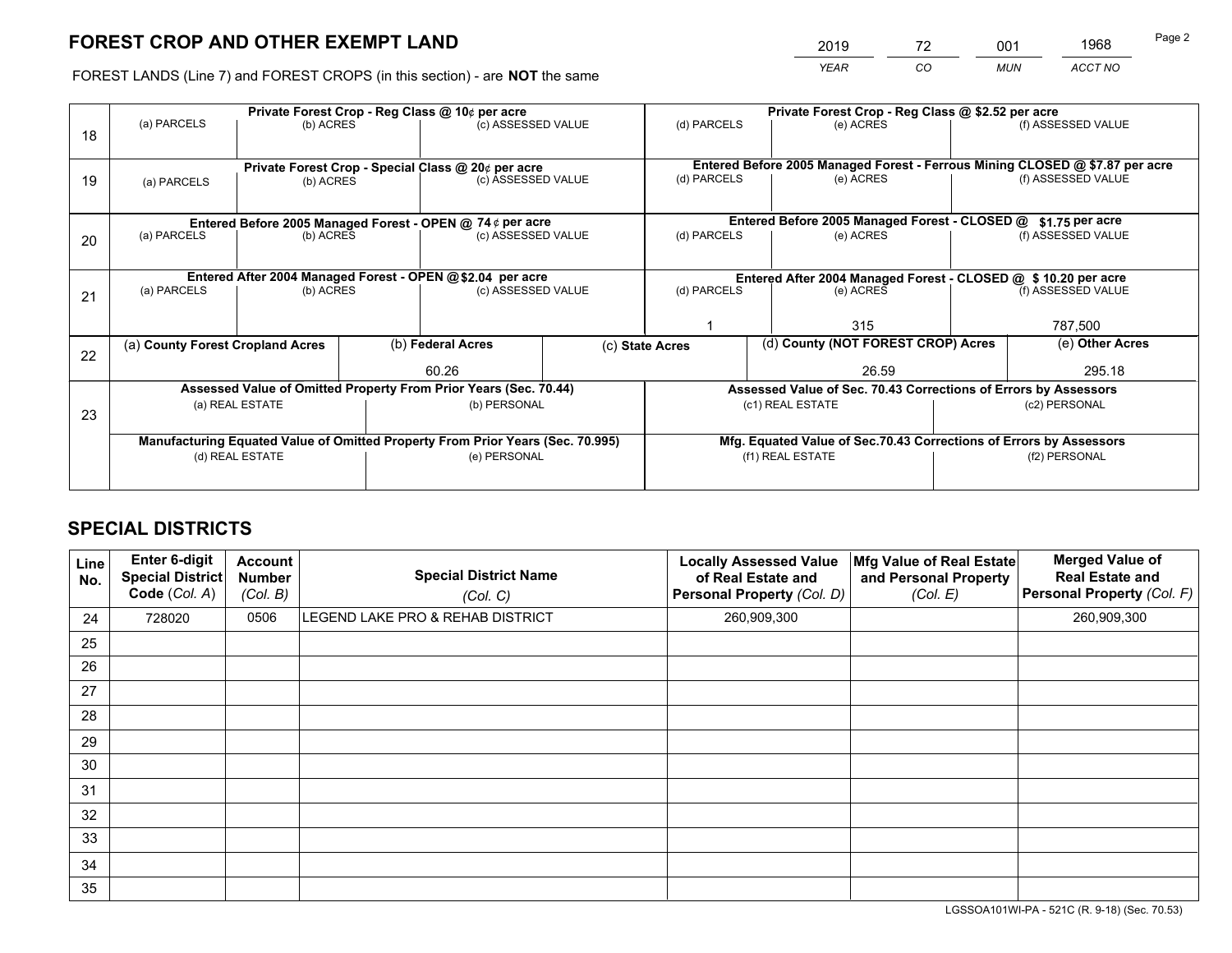|             |                                                          |                                             |                                                         | <b>YEAR</b>                                                                       | CO<br><b>MUN</b>                                              | ACCT NO                                                                        |
|-------------|----------------------------------------------------------|---------------------------------------------|---------------------------------------------------------|-----------------------------------------------------------------------------------|---------------------------------------------------------------|--------------------------------------------------------------------------------|
| Line<br>No. | Enter 6-digit<br><b>School District</b><br>Code (Col. A) | <b>Account</b><br><b>Number</b><br>(Col. B) | <b>School District Name</b><br>(Col. C)                 | <b>Locally Assessed Value</b><br>of Real Estate and<br>Personal Property (Col. D) | Mfg Value of Real Estate<br>and Personal Property<br>(Col. E) | <b>Merged Value of</b><br><b>Real Estate and</b><br>Personal Property (Col. F) |
|             | A. SCHOOL DISTRICTS (K-8 and K-12)                       |                                             |                                                         |                                                                                   |                                                               |                                                                                |
| 36          | 723434                                                   | 0443                                        | SCH D OF MENOMINEE INDIAN                               | 321,583,150                                                                       |                                                               | 321,583,150                                                                    |
| 37          |                                                          |                                             |                                                         |                                                                                   |                                                               |                                                                                |
| 38          |                                                          |                                             |                                                         |                                                                                   |                                                               |                                                                                |
| 39          |                                                          |                                             |                                                         |                                                                                   |                                                               |                                                                                |
| 40          |                                                          |                                             |                                                         |                                                                                   |                                                               |                                                                                |
| 41          |                                                          |                                             |                                                         |                                                                                   |                                                               |                                                                                |
| 42          |                                                          |                                             |                                                         |                                                                                   |                                                               |                                                                                |
| 43          |                                                          |                                             |                                                         |                                                                                   |                                                               |                                                                                |
| 44<br>45    |                                                          |                                             |                                                         |                                                                                   |                                                               |                                                                                |
| 46          |                                                          |                                             |                                                         |                                                                                   |                                                               |                                                                                |
| 47          |                                                          |                                             |                                                         |                                                                                   |                                                               |                                                                                |
| 48          |                                                          |                                             |                                                         |                                                                                   |                                                               |                                                                                |
| 49          |                                                          |                                             |                                                         |                                                                                   |                                                               |                                                                                |
| 50          |                                                          |                                             | TOTAL ASSESSED VALUE OF SCHOOL DISTRICTS (K-8 and K-12) | 321,583,150                                                                       |                                                               | 321,583,150                                                                    |
|             | <b>B.</b><br><b>UNION HIGH SCHOOL DISTRICTS</b>          |                                             |                                                         |                                                                                   |                                                               |                                                                                |
| 51          |                                                          |                                             |                                                         |                                                                                   |                                                               |                                                                                |
| 52          |                                                          |                                             |                                                         |                                                                                   |                                                               |                                                                                |
| 53          |                                                          |                                             |                                                         |                                                                                   |                                                               |                                                                                |
| 54          |                                                          |                                             |                                                         |                                                                                   |                                                               |                                                                                |
| 55          | TOTAL ASSESSED VALUE OF UNION HIGH SCHOOLS               |                                             |                                                         |                                                                                   |                                                               |                                                                                |
|             | C. TECHNICAL COLLEGE DISTRICTS                           |                                             |                                                         |                                                                                   |                                                               |                                                                                |
| 56          | 001500                                                   | 0014                                        | NORTH CENTRAL TECHNICAL COLLEGE<br><b>WAUS</b>          | 321,583,150                                                                       |                                                               | 321,583,150                                                                    |
| 57<br>58    |                                                          |                                             |                                                         |                                                                                   |                                                               |                                                                                |
| 59          |                                                          |                                             | TOTAL ASSESSED VALUE OF TECHNICAL COLLEGES              | 321,583,150                                                                       |                                                               | 321,583,150                                                                    |
|             |                                                          |                                             |                                                         |                                                                                   |                                                               |                                                                                |

2019

72

001

## *I hereby certify, to the best of my knowledge and belief, this form is complete and correct.*

**SCHOOL DISTRICTS**

| Name                   |                           | Title        | Submission date  |
|------------------------|---------------------------|--------------|------------------|
| SARAH LYONS            |                           | <b>CLERK</b> | 15<br>2019<br>08 |
| Email address<br>Phone |                           |              |                  |
| 715<br>799 - 3311      | SLYONS@CO.MENOMINEE.WI.US |              |                  |

1968